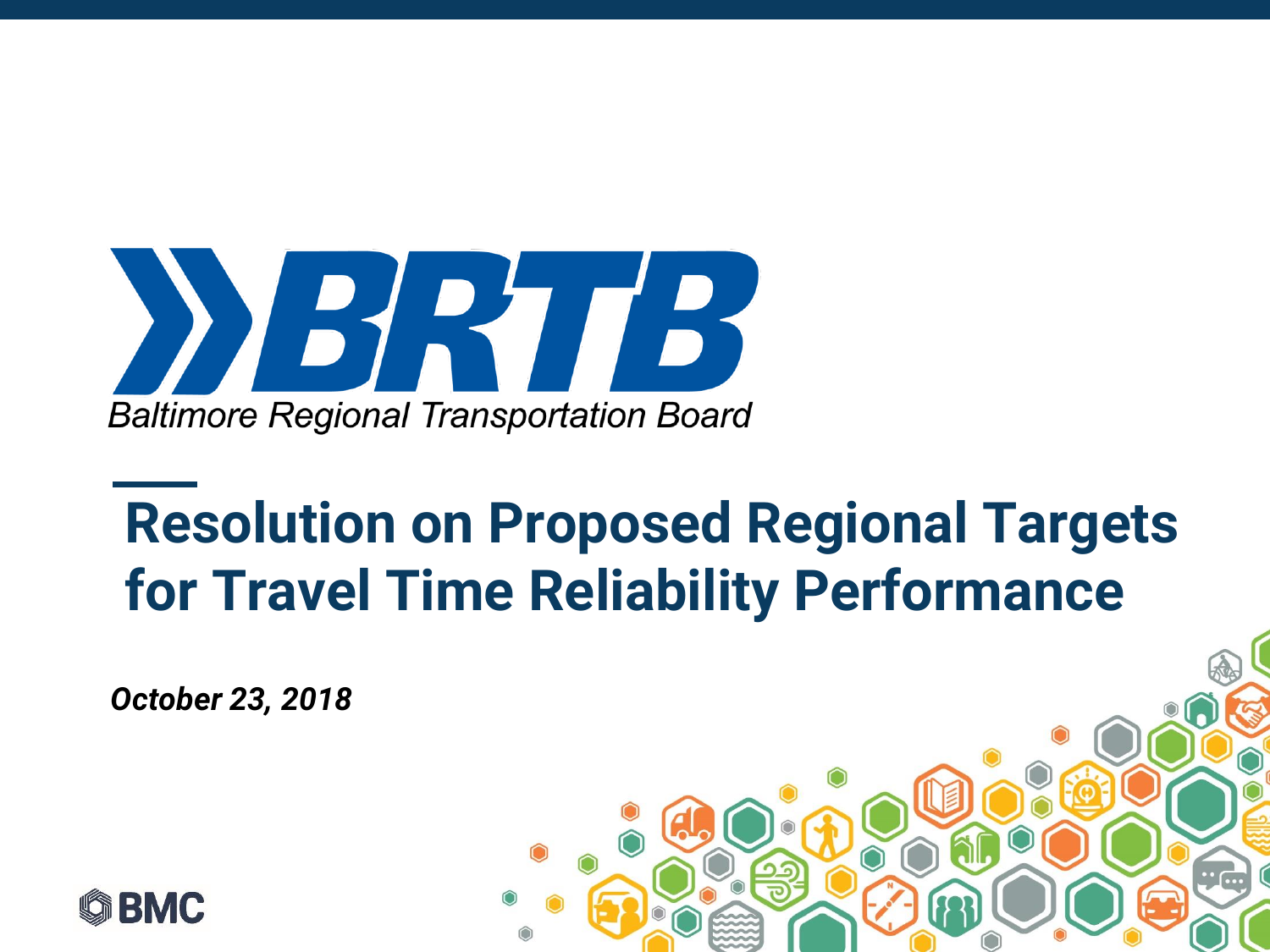# **System Performance Measures**

- State DOTs and MPOs are required to assess the performance of the NHS under the National Highway Performance Program (NHPP)
- Two measures are related to Level of Travel Time Reliability (LOTTR):
	- percent of person-miles traveled on the Interstate System that are reliable
	- percent of person-miles traveled on the Non-Interstate NHS that are reliable
- One freight-related measure (TTTR):
	- The Truck Travel Time Reliability (TTTR) Index is a ratio showing Interstate System mileage providing for reliable truck travel times
- RITIS data from University of Maryland's CATT Lab

### BMC

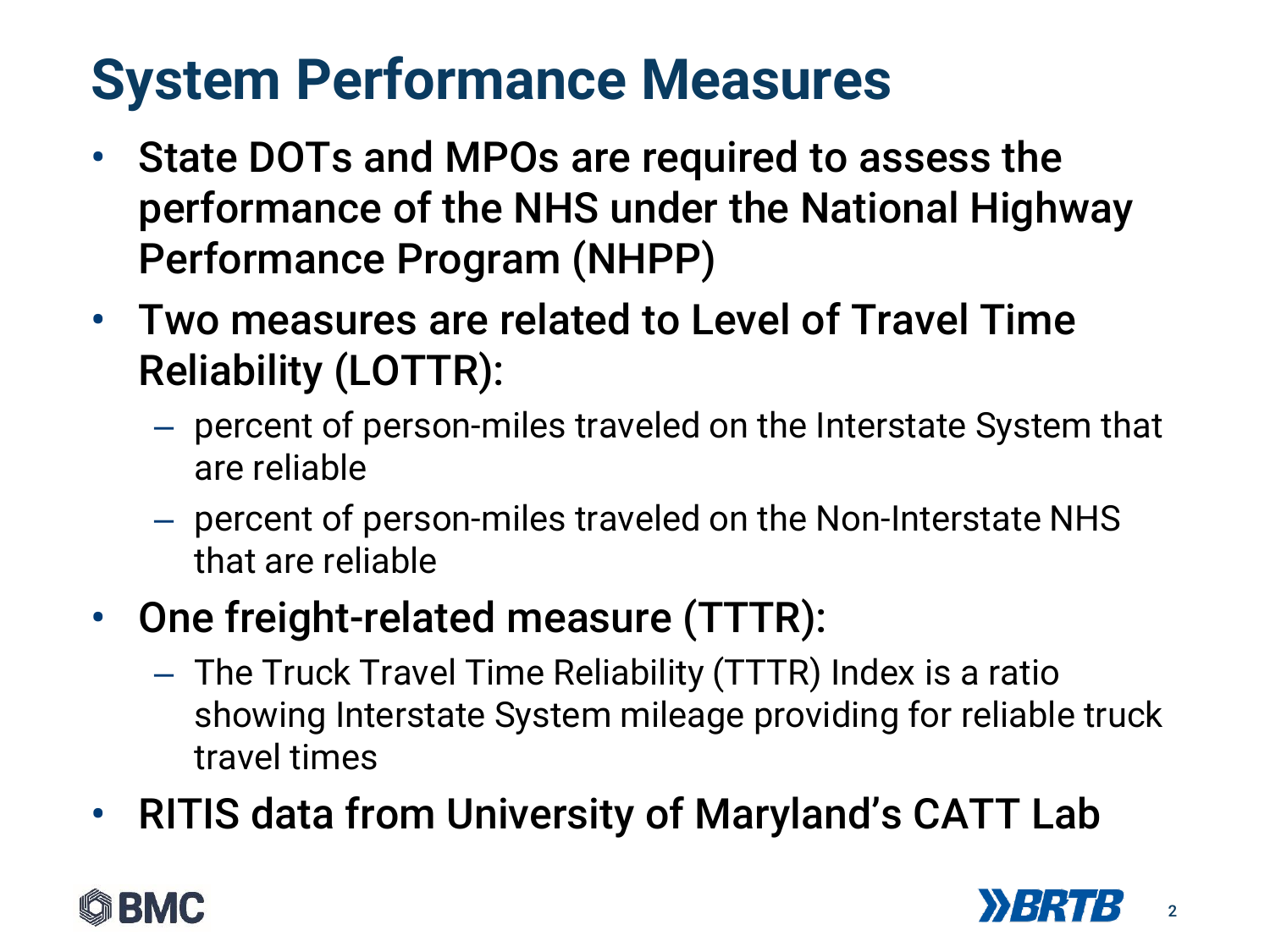## **Importance of Travel Time Reliability**

- Increasing portion of funding going toward asset management
- Less funding for traditional capacity-adding projects
- Important to try to address traffic congestion through operational approaches – as part of the overall Congestion Management Process, all TMA regions are required to follow
- Travel time reliability measures and targets can help regions assess how well strategies from the Congestion Management Process are working
- Travel time reliability measures and targets can help drivers and freight shippers in planning their trips



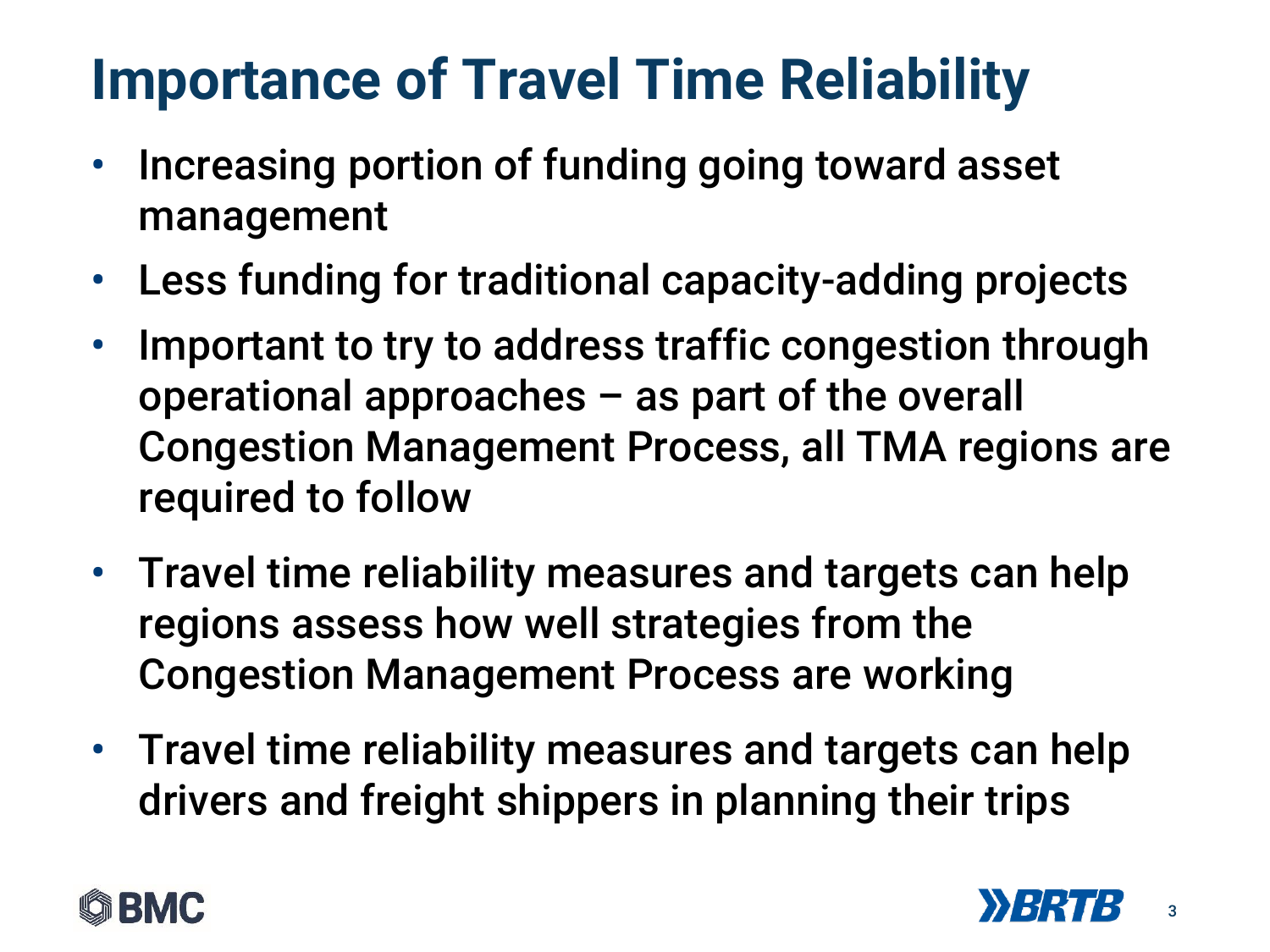## **Travel Time Reliability Targets**

- State DOTs are required to set performance targets for travel time reliability by May 20, 2018
- MPOs are required to set performance targets for travel time reliability by November 16, 2018
- MPOs can adopt their state's targets or set their own regional targets
- The Technical Committee recommends adopting state targets for travel time reliability, at least for this first reporting period



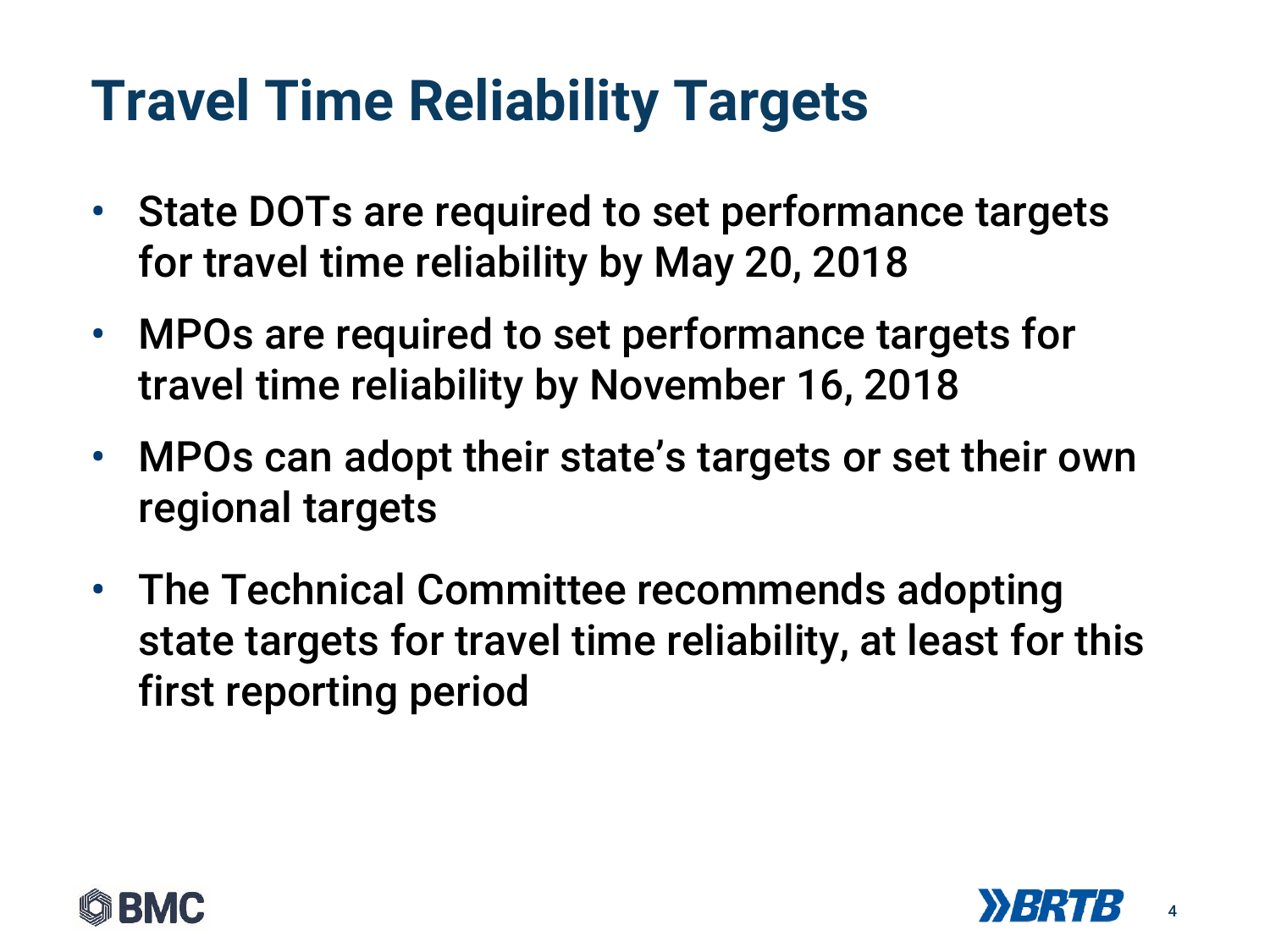## **Travel Time Reliability Targets – Methodology**

### LOTTR – expressed as a threshold (percentage)

- $-80$ <sup>th</sup> percentile travel time divided by 50<sup>th</sup> percentile travel time
- A ratio < 1.5 indicates "reliable" condition
- $-$  e.g., if 80<sup>th</sup> percentile = 45 minutes and 50<sup>th</sup> percentile = 30 minutes, then 45 minutes / 30 minutes =  $1.5$
- What percentage of the system is operating in this reliable condition (e.g., a trip that normally takes 30 minutes will take no longer than 45 minutes)?



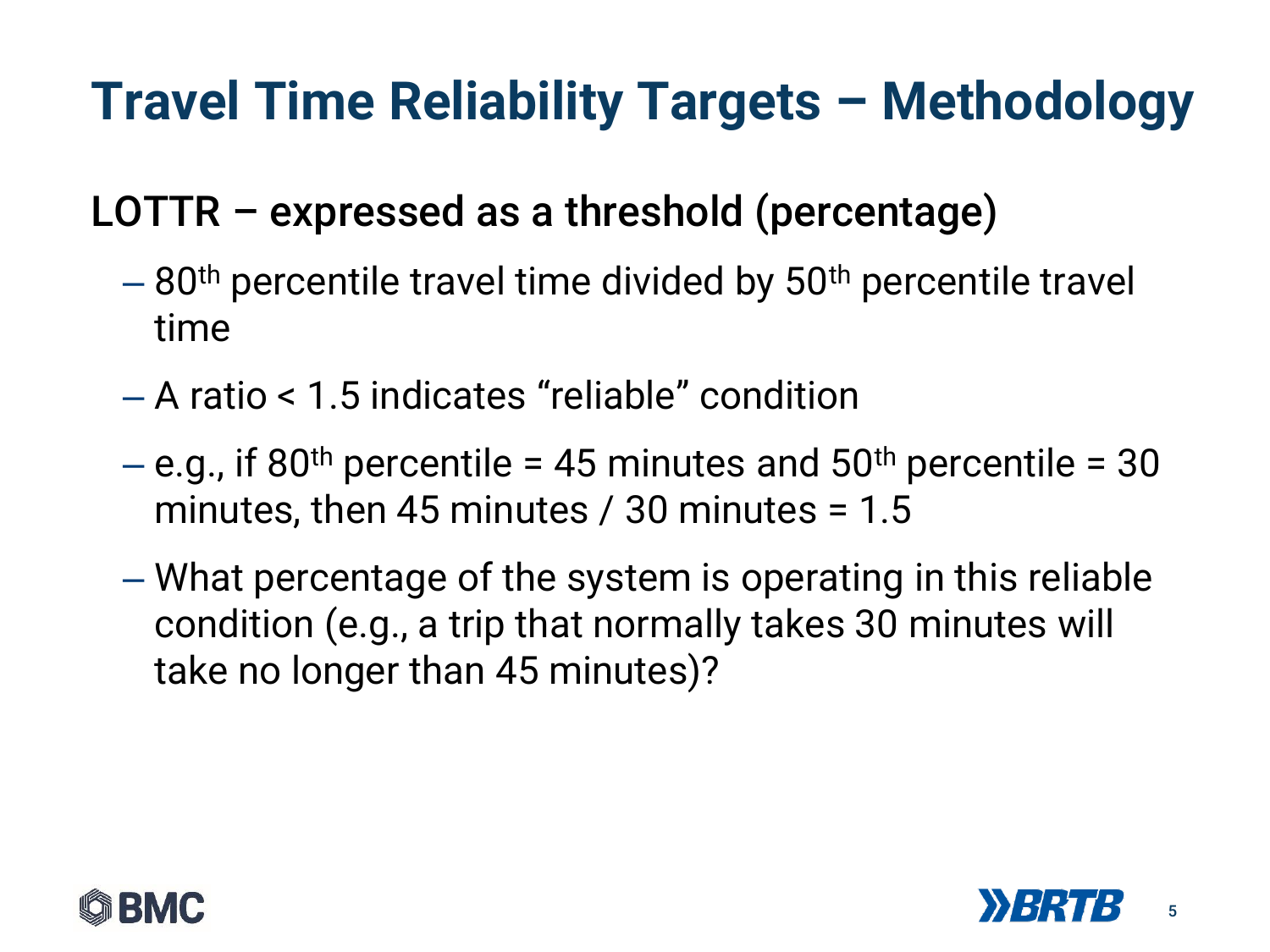## **Travel Time Reliability Targets – Methodology**

#### TTTR – expressed as an index (average)

- $-$  95<sup>th</sup> percentile travel time divided by 50<sup>th</sup> percentile travel time
- $-$  e.g., if 95<sup>th</sup> percentile = 55 minutes and 50<sup>th</sup> percentile = 30 minutes, then 55 minutes  $/$  30 minutes = 1.83
- FHWA decided not to apply a reliable condition threshold of 1.5. Instead, this method determines the average of the segments measured.
- $-$  Why different upper percentiles (80<sup>th</sup> for LOTTR and 95<sup>th</sup> for TTTR)?
- From final rule: "FHWA believes that the 95th percentile travel time needs to be considered in the freight measure to account for the events that could impact on-time delivery as shippers, carriers, and receivers desire on-time/just-in-time delivery of goods and plan their trips by building in enough time to meet delivery requirements. For these reasons, FHWA elected to maintain the 95th percentile in the truck reliability calculation."